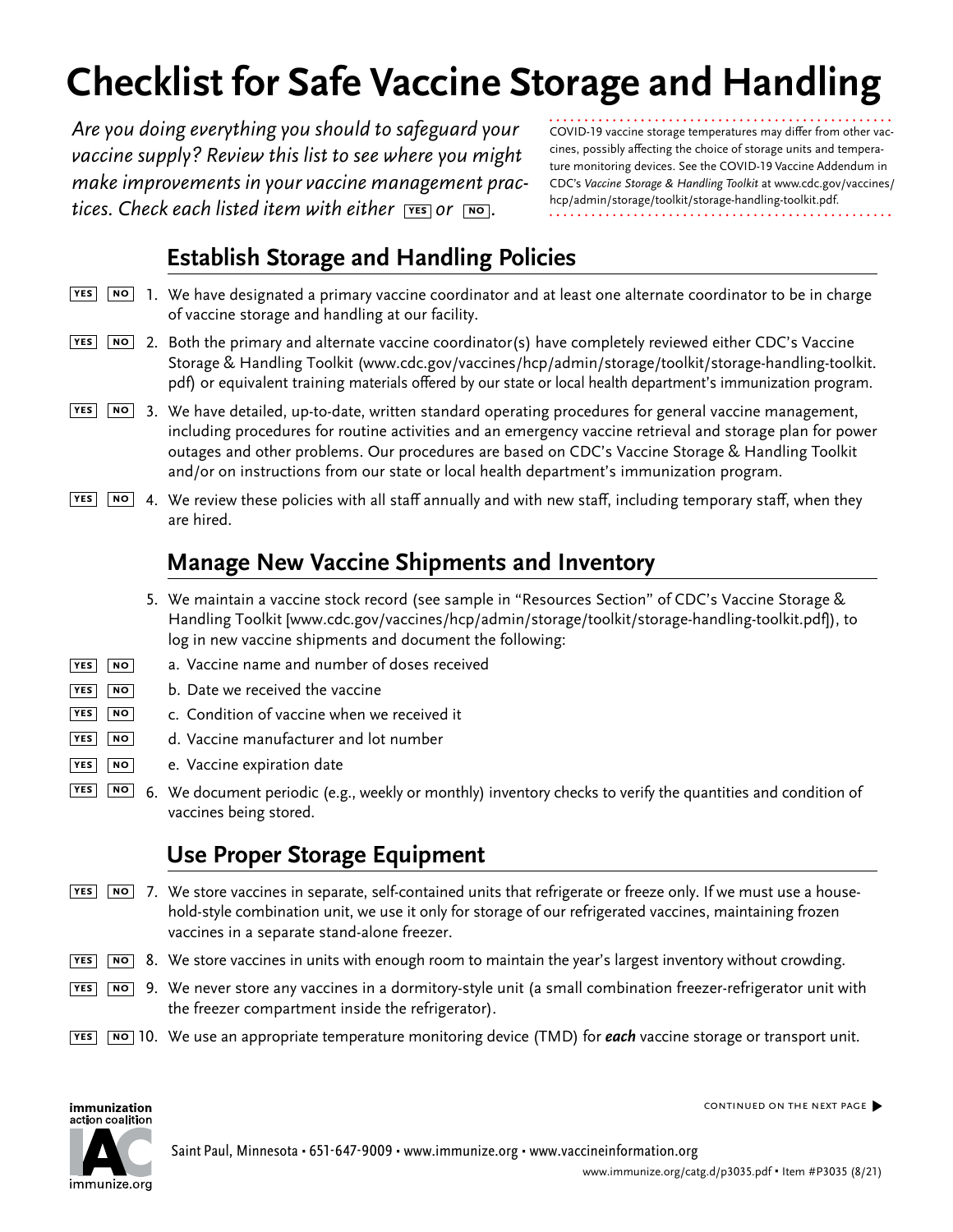- 11. We use only calibrated TMDs that have a Certificate of Calibration Testing\* ("Report of Calibration") and **yes no** are calibrated every 2 to 3 years from the last calibration testing date or according to the manufacturer's suggested timeline. If storing Vaccines For Children (VFC) vaccine, our TMD is a digital data logger (DDL).
- 12. We have planned back-up storage unit(s) in the event of a power failure or other unforeseen event. **yes no**

## **Ensure Optimal Operation of Storage Units**

- 13. We have a "Do Not Unplug" sign (e.g., [www.immunize.org/catg.d/p](http://www.immunize.org/catg.d/p2090.pdf)2090.pdf) next to the electrical outlets **yes no**for the refrigerator and freezer and a "Do Not Stop Power" warning label (e.g., [www.immunize.org/catg.d/](http://www.immunize.org/catg.d/p2091.pdf) [p2091](http://www.immunize.org/catg.d/p2091.pdf).pdf) by the circuit breaker for the electrical outlets. Both signs include emergency contact information.
- 14. We perform regular maintenance on our vaccine storage units to assure optimal functioning. For example, we **yes no** keep the units clean, dusting the coils and cleaning beneath the units as recommended by the manufacturer.

#### **Maintain Correct Temperatures**

- 15. We always keep at least one accurate (+/- 0.5ºC [+/- 1ºF]) calibrated temperature monitoring device **yes no** (TMD) with the vaccines in the refrigerator and a separate calibrated TMD with the vaccines in the freezer.
	- 16. We use a temperature monitoring device (TMD) that
- a. is digital and has a detachable probe that has been buffered against sudden temperature changes by being immersed in a vial filled with liquid (e.g., glycol, ethanol, glycerin), loose media (e.g., sand, glass beads), or a solid block of material (e.g., aluminum, Teflon®). **yes no**
- b. includes an alarm for out-of-range temperatures.  $YES$  **NO**
- c. has a low-battery indicator.  $YES$  **NO**
- d. has a digital data logger that indicates current, minimum, and maximum temperatures. **yes no**
- e. can measure temperatures within  $+/- 0.5$ °C ( $+/- 1$ °F). **yes no**
- f. has a logging interval (or reading rate) that can be programmed by the user to measure and record temperatures AT LEAST every 30 minutes. **yes no**
- 17. We maintain the refrigerator temperature at 2–8ºC (36–46ºF), and we aim for 5ºC (41ºF). **yes no**
- 18. We maintain the freezer temperature between -50°C and -15°C (-58°F and +5°F). **yes no**
- 19. We set the thermostat for the refrigerator and the freezer at the factory-set or midpoint temperatures. **yes no**
- 20. We keep extra containers of water in the refrigerator (e.g., in the door and/or on the floor of the unit where **yes no** the vegetable bins were located) to help maintain cool temperatures. We keep ice packs, ice-filled containers, or frozen water bottles in the freezer to help maintain cold temperatures and to have frozen water bottles available for conditioning in the event of an emergency.

#### **Maintain Daily Temperature Logs**

- 21. If we are using a TMD (preferably a digital data logger or DDL) that records minimum and maximum tem-**yes no** peratures, we check and record these temperatures first thing in the morning during each workday when our practice is open. (See IAC's temperature logs at [www.immunize.org/handouts/temperature-logs.asp](http://www.immunize.org/handouts/temperature-logs.asp).)
- 22. If we are using a TMD that does not record minimum and maximum temperatures, we check and record **yes no** the current temperatures of the refrigerator and freezer at least twice each workday. (See IAC's temperature logs at [www.immunize.org/handouts/temperature-logs.asp](http://www.immunize.org/handouts/temperature-logs.asp).)

<sup>\*</sup>Certificate of Calibration Testing ("Report of Calibration") with calibration measurements traceable to a laboratory with accreditation from the International Laboratory Accreditation Cooperation (ILAC) Mutual Recognition Arrangement (MRA) signatory body.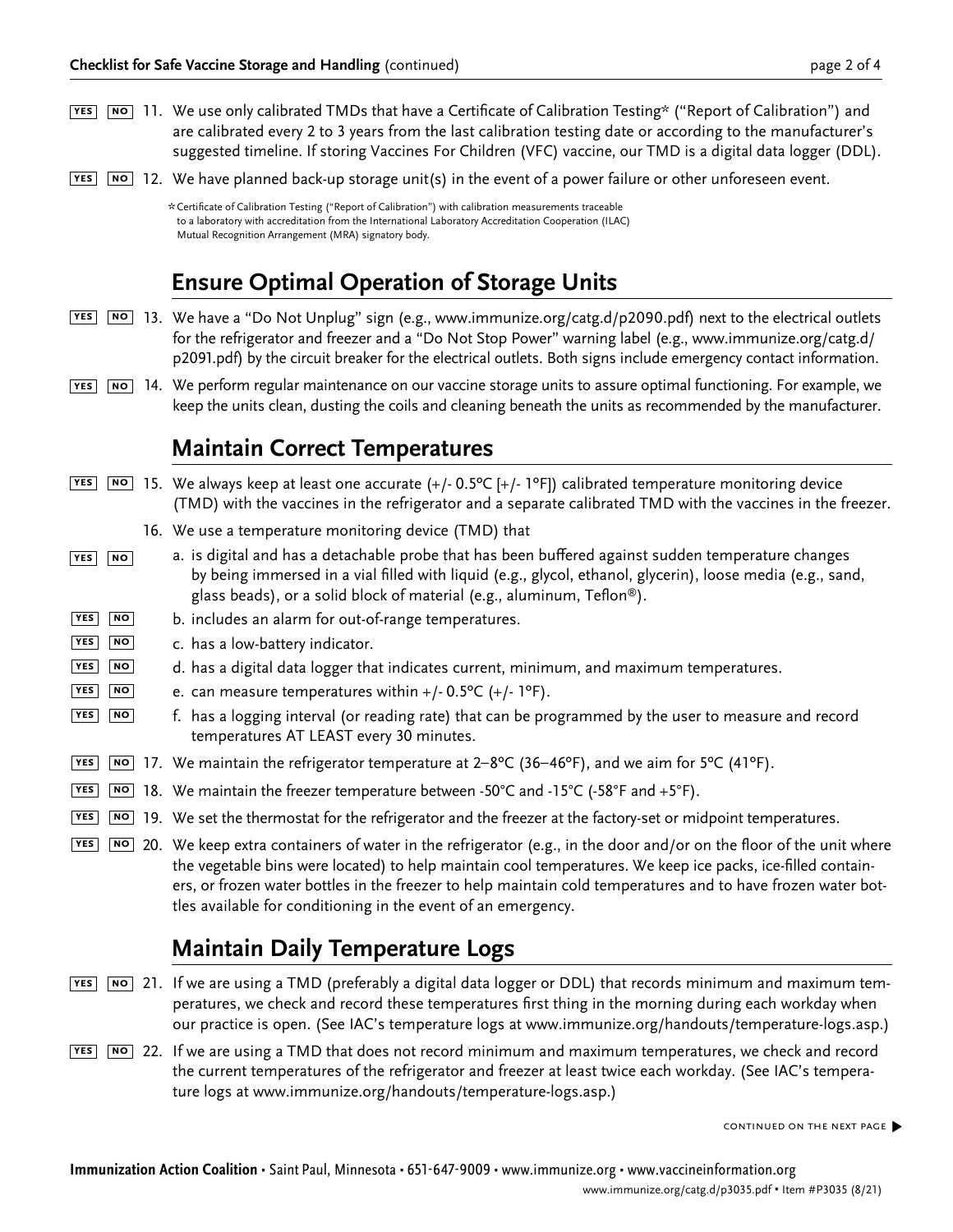- 23. We consistently record temperatures on the log either in Celsius or Fahrenheit. We never mix temperature **yes no** scales when we record our temperatures.
- 24. We follow the directions on the temperature log to call appropriate personnel if the temperature in a **yes no** storage unit goes out of range.
- 25. If out-of-range temperatures occur in the unit, we complete the Vaccine Storage Troubleshooting Record **yes no** ([www.immunize.org/catg.d/p3041.pdf](http://www.immunize.org/catg.d/p3041.pdf)) to document actions taken when the problem was discovered and what was done to prevent a recurrence of the problem.
- 26. Trained staff (other than staff designated to record the temperatures) review the temperature logs weekly. **yes no**
- 27. We keep the temperature logs on file for at least 3 years. **yes no**

## **Store Vaccines Correctly**

- 28. We post signs (e.g., [www.immunize.org/catg.d/p3](http://www.immunize.org/catg.d/p3048.pdf)048.pdf) on the doors of the refrigerator and freezer **yes no** that indicate which vaccines should be stored in the refrigerator and which in the freezer.
- 29. We do not store any food or drink in any vaccine storage unit. **yes no**
- 30. We store vaccines in the middle of the refrigerator or freezer (away from walls and vents), leaving room **yes no** for air to circulate around the vaccine. We never store vaccine in the doors.
- 31. We have removed all vegetable and deli bins from the storage unit, and we do not store vaccines in these **yes no** empty areas.
- 32. If we must use a combination refrigerator-freezer unit, we store vaccines only in the refrigerator section **yes no** of the unit. We do not place vaccines in front of the cold-air outlet that leads from the freezer to the refrigerator (often near the top shelf). In general, we try to avoid storing vaccines on the top shelf, and we place water bottles in this location.
- 33. We check vaccine expiration dates and rotate our supply of each type of vaccine so that vaccines with the **yes no** earliest expiration dates are located closest to the front of the storage unit, facilitating easy access.
- 34. We store vaccines in their original packaging with the lids closed in clearly labeled containers. **yes no**

#### **Take Emergency Action As Needed**

- 35. In the event that vaccines are exposed to improper storage conditions, we take the following steps:
- a. We restore proper storage conditions as quickly as possible. If necessary, we label the vaccine "Do Not Use" and move it to a unit where it can be stored under proper conditions. We do not discard the vaccine before discussing the circumstances with our state/local health department and/or the appropriate vaccine manufacturers. **yes no**
- b. We follow the Vaccine Storage Troubleshooting Record's [\(www.immunize.org/catg.d/p](http://www.immunize.org/catg.d/p3041.pdf)3041.pdf) instructions for taking appropriate action and documenting the event. This includes recording details such as the length of time the vaccine was out of appropriate storage temperatures and the current room temperature, as well as taking an inventory of affected vaccines. **yes no**
- c. We contact our clinic supervisor or other appropriate clinic staff to report the incident. We contact our state/local health department and/or the appropriate vaccine manufacturers for consultation about whether the exposed vaccine can still be used. **yes no**
- d. We address the storage unit's mechanical or electrical problems according to guidance from the unit's manufacturer or a qualified repair service. **yes no**

continued on the next page�